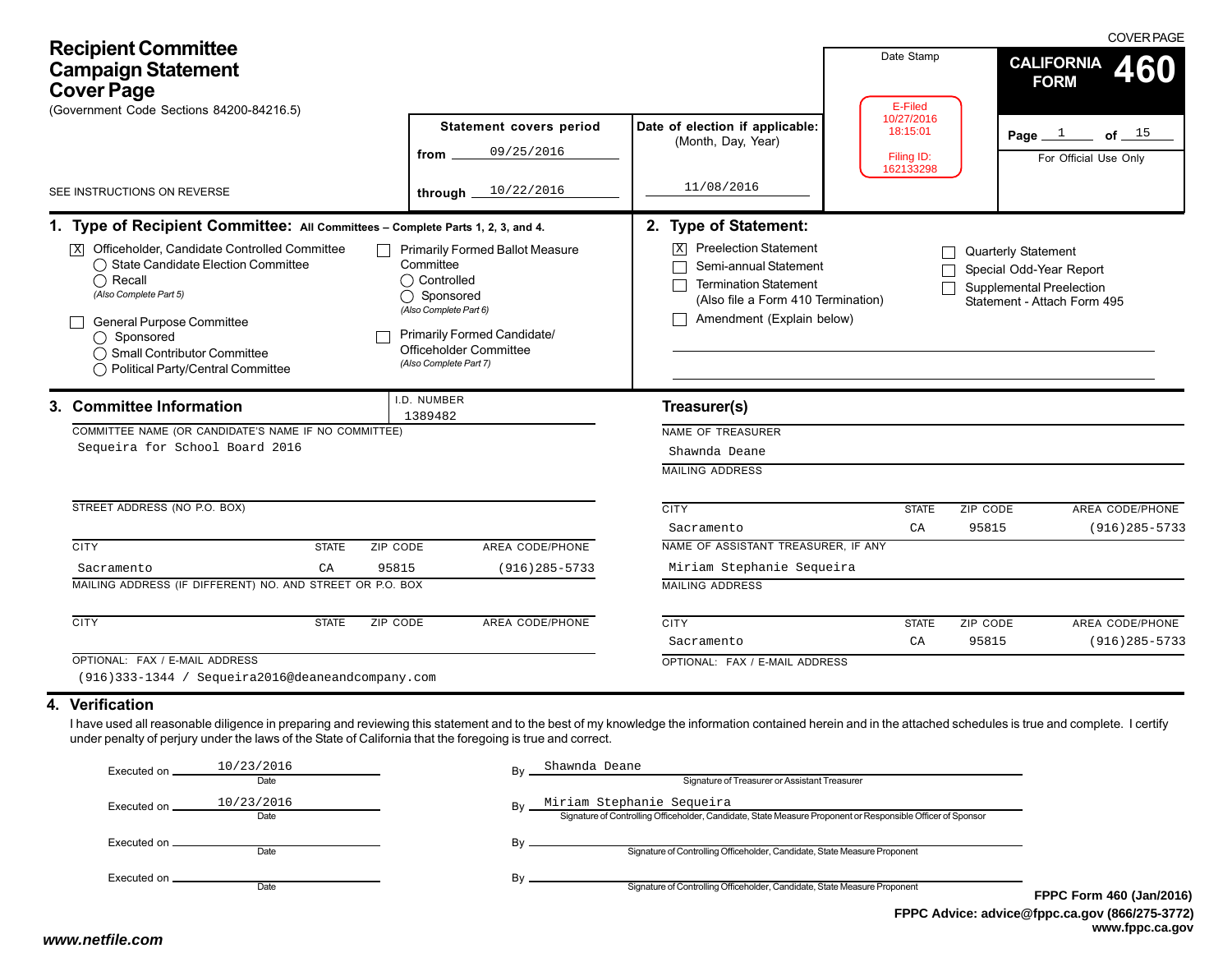# **Recipient Committee Campaign Statement Cover Page — Part 2**

# **5. Officeholder or Candidate Controlled Committee**

| NAME OF OFFICEHOLDER OR CANDIDATE                                          |              |       |
|----------------------------------------------------------------------------|--------------|-------|
| Miriam Stephanie Sequeira                                                  |              |       |
| OFFICE SOUGHT OR HELD (INCLUDE LOCATION AND DISTRICT NUMBER IF APPLICABLE) |              |       |
| School Board Trustee, W Contra Costa USD: Contra Costa County              |              |       |
| RESIDENTIAL/BUSINESS ADDRESS (NO. AND STREET)<br><b>CITY</b>               | <b>STATE</b> | ZIP   |
| Sacramento                                                                 | СA           | 95815 |

**Related Committees Not Included in this Statement:** *List any committees not included in this statement that are controlled by you or are primarily formed to receive contributions or make expenditures on behalf of your candidacy.*

|              | I.D. NUMBER |                                                                                      |
|--------------|-------------|--------------------------------------------------------------------------------------|
|              |             |                                                                                      |
|              |             | CONTROLLED COMMITTEE?                                                                |
|              | <b>YES</b>  | NO.                                                                                  |
|              |             |                                                                                      |
|              |             |                                                                                      |
| <b>STATE</b> |             | AREA CODE/PHONE                                                                      |
|              |             |                                                                                      |
|              | I.D. NUMBER |                                                                                      |
|              |             |                                                                                      |
|              |             |                                                                                      |
|              |             | CONTROLLED COMMITTEE?                                                                |
|              | <b>YES</b>  | NO.                                                                                  |
|              |             |                                                                                      |
|              |             |                                                                                      |
| <b>STATE</b> |             | AREA CODE/PHONE                                                                      |
|              |             | STREET ADDRESS (NO P.O. BOX)<br>ZIP CODE<br>STREET ADDRESS (NO P.O. BOX)<br>ZIP CODE |

# **6. Primarily Formed Ballot Measure Committee**

NAME OF BALLOT MEASURE

| <b>BALLOT NO. OR LETTER</b> | <b>JURISDICTION</b> | <b>SUPPORT</b><br><b>OPPOSE</b> |
|-----------------------------|---------------------|---------------------------------|
|-----------------------------|---------------------|---------------------------------|

**Identify the controlling officeholder, candidate, or state measure proponent, if any.**

NAME OF OFFICEHOLDER, CANDIDATE, OR PROPONENT

| OFFICE SOUGHT OR HELD | I DISTRICT NO. IF ANY |
|-----------------------|-----------------------|
|                       |                       |

### **7. Primarily Formed Candidate/Officeholder Committee** *List names of officeholder(s) or candidate(s) for which this committee is primarily formed.*

| NAME OF OFFICEHOLDER OR CANDIDATE | OFFICE SOUGHT OR HELD | <b>SUPPORT</b><br><b>OPPOSE</b> |
|-----------------------------------|-----------------------|---------------------------------|
| NAME OF OFFICEHOLDER OR CANDIDATE | OFFICE SOUGHT OR HELD | <b>SUPPORT</b><br><b>OPPOSE</b> |
| NAME OF OFFICEHOLDER OR CANDIDATE | OFFICE SOUGHT OR HELD | <b>SUPPORT</b><br><b>OPPOSE</b> |
| NAME OF OFFICEHOLDER OR CANDIDATE | OFFICE SOUGHT OR HELD | <b>SUPPORT</b><br><b>OPPOSE</b> |

*Attach continuation sheets if necessary*

COVER PAGE - PART 2

**460**

Page <u>2</u> of <u>15</u>

**CALIFORNIA FORM**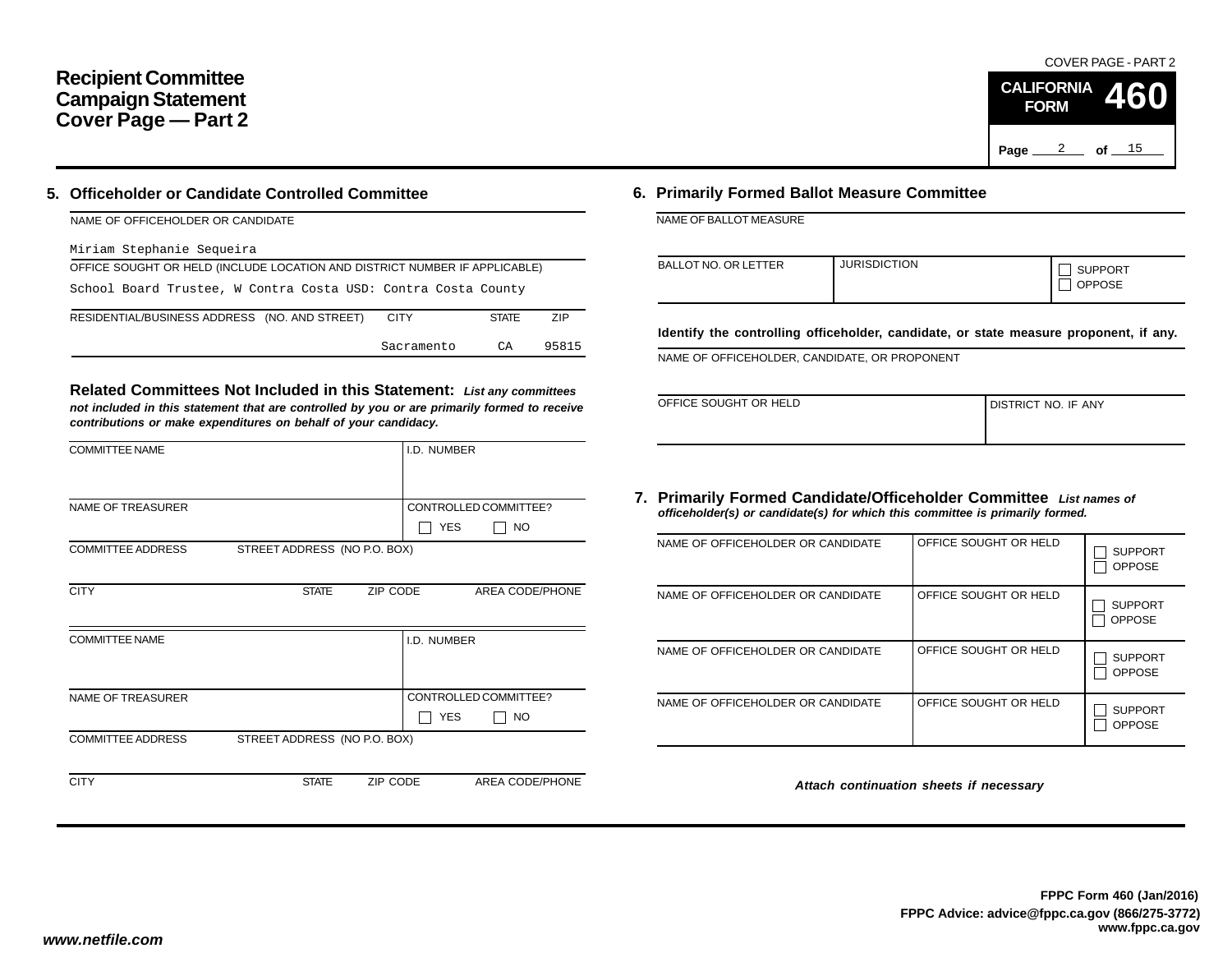| <b>Campaign Disclosure Statement</b>                                      |                                             |                                                                          |  |                                                                                        |                         |                                                                                                                                                                                                                                                                                                                     | <b>SUMMARY PAGE</b>                                                                                                                                                                                                                                                                                                 |
|---------------------------------------------------------------------------|---------------------------------------------|--------------------------------------------------------------------------|--|----------------------------------------------------------------------------------------|-------------------------|---------------------------------------------------------------------------------------------------------------------------------------------------------------------------------------------------------------------------------------------------------------------------------------------------------------------|---------------------------------------------------------------------------------------------------------------------------------------------------------------------------------------------------------------------------------------------------------------------------------------------------------------------|
| <b>Summary Page</b>                                                       | Amounts may be rounded<br>to whole dollars. |                                                                          |  |                                                                                        | Statement covers period | CALIFORNIA 460                                                                                                                                                                                                                                                                                                      |                                                                                                                                                                                                                                                                                                                     |
|                                                                           |                                             |                                                                          |  |                                                                                        | from $\_\_$             | 09/25/2016                                                                                                                                                                                                                                                                                                          | <b>FORM</b>                                                                                                                                                                                                                                                                                                         |
| SEE INSTRUCTIONS ON REVERSE                                               |                                             |                                                                          |  |                                                                                        | through $\equiv$        | 10/22/2016                                                                                                                                                                                                                                                                                                          | Page $3$ of $15$                                                                                                                                                                                                                                                                                                    |
| <b>NAME OF FILER</b>                                                      |                                             |                                                                          |  |                                                                                        |                         |                                                                                                                                                                                                                                                                                                                     | <b>I.D. NUMBER</b>                                                                                                                                                                                                                                                                                                  |
| Sequeira for School Board 2016                                            |                                             |                                                                          |  |                                                                                        |                         |                                                                                                                                                                                                                                                                                                                     | 1389482                                                                                                                                                                                                                                                                                                             |
| <b>Contributions Received</b>                                             |                                             | <b>Column A</b><br><b>TOTAL THIS PERIOD</b><br>(FROM ATTACHED SCHEDULES) |  | <b>Column B</b><br><b>CALENDAR YEAR</b><br><b>TOTAL TO DATE</b>                        |                         | <b>General Elections</b>                                                                                                                                                                                                                                                                                            | <b>Calendar Year Summary for Candidates</b><br><b>Running in Both the State Primary and</b>                                                                                                                                                                                                                         |
|                                                                           |                                             |                                                                          |  | $\frac{13,044.00}{\sqrt{13}}$                                                          |                         |                                                                                                                                                                                                                                                                                                                     |                                                                                                                                                                                                                                                                                                                     |
|                                                                           |                                             | 0.00<br><u> Communication</u>                                            |  |                                                                                        | 0.00                    |                                                                                                                                                                                                                                                                                                                     | 7/1 to Date<br>1/1 through 6/30                                                                                                                                                                                                                                                                                     |
|                                                                           |                                             |                                                                          |  | \$13,044.00                                                                            |                         | 20. Contr butions<br>Received                                                                                                                                                                                                                                                                                       | $\frac{1}{2}$ $\frac{1}{2}$ $\frac{1}{2}$ $\frac{1}{2}$ $\frac{1}{2}$ $\frac{1}{2}$ $\frac{1}{2}$ $\frac{1}{2}$ $\frac{1}{2}$ $\frac{1}{2}$ $\frac{1}{2}$ $\frac{1}{2}$ $\frac{1}{2}$ $\frac{1}{2}$ $\frac{1}{2}$ $\frac{1}{2}$ $\frac{1}{2}$ $\frac{1}{2}$ $\frac{1}{2}$ $\frac{1}{2}$ $\frac{1}{2}$ $\frac{1}{2}$ |
|                                                                           |                                             |                                                                          |  | 124, 338.74                                                                            |                         | 21. Expenditures                                                                                                                                                                                                                                                                                                    |                                                                                                                                                                                                                                                                                                                     |
|                                                                           |                                             |                                                                          |  |                                                                                        |                         | Made                                                                                                                                                                                                                                                                                                                | $\frac{1}{2}$ $\frac{1}{2}$ $\frac{1}{2}$ $\frac{1}{2}$ $\frac{1}{2}$ $\frac{1}{2}$ $\frac{1}{2}$ $\frac{1}{2}$ $\frac{1}{2}$ $\frac{1}{2}$ $\frac{1}{2}$ $\frac{1}{2}$ $\frac{1}{2}$ $\frac{1}{2}$ $\frac{1}{2}$ $\frac{1}{2}$ $\frac{1}{2}$ $\frac{1}{2}$ $\frac{1}{2}$ $\frac{1}{2}$ $\frac{1}{2}$ $\frac{1}{2}$ |
| <b>Expenditures Made</b>                                                  |                                             |                                                                          |  |                                                                                        |                         | <b>Expenditure Limit Summary for State</b>                                                                                                                                                                                                                                                                          |                                                                                                                                                                                                                                                                                                                     |
|                                                                           |                                             |                                                                          |  |                                                                                        |                         | <b>Candidates</b>                                                                                                                                                                                                                                                                                                   |                                                                                                                                                                                                                                                                                                                     |
|                                                                           |                                             | 0.00<br>$\mathcal{L}^{\text{max}}$ , where $\mathcal{L}^{\text{max}}$    |  |                                                                                        | 0.00                    |                                                                                                                                                                                                                                                                                                                     | 22. Cumulative Expenditures Made*                                                                                                                                                                                                                                                                                   |
|                                                                           |                                             |                                                                          |  |                                                                                        |                         |                                                                                                                                                                                                                                                                                                                     | (If Subject to Voluntary Expenditure Limit)                                                                                                                                                                                                                                                                         |
|                                                                           |                                             |                                                                          |  |                                                                                        | 0.00                    | <b>Date of Election</b>                                                                                                                                                                                                                                                                                             | <b>Total to Date</b>                                                                                                                                                                                                                                                                                                |
|                                                                           |                                             |                                                                          |  | 124, 338.74                                                                            |                         | (mm/dd/yy)                                                                                                                                                                                                                                                                                                          |                                                                                                                                                                                                                                                                                                                     |
|                                                                           |                                             |                                                                          |  |                                                                                        |                         | $\frac{1}{2}$ $\frac{1}{2}$ $\frac{1}{2}$ $\frac{1}{2}$ $\frac{1}{2}$ $\frac{1}{2}$ $\frac{1}{2}$ $\frac{1}{2}$ $\frac{1}{2}$ $\frac{1}{2}$ $\frac{1}{2}$ $\frac{1}{2}$ $\frac{1}{2}$ $\frac{1}{2}$ $\frac{1}{2}$ $\frac{1}{2}$ $\frac{1}{2}$ $\frac{1}{2}$ $\frac{1}{2}$ $\frac{1}{2}$ $\frac{1}{2}$ $\frac{1}{2}$ | $\frac{1}{2}$                                                                                                                                                                                                                                                                                                       |
| <b>Current Cash Statement</b>                                             |                                             |                                                                          |  |                                                                                        |                         | $\frac{1}{2}$ $\frac{1}{2}$                                                                                                                                                                                                                                                                                         | $\frac{1}{2}$                                                                                                                                                                                                                                                                                                       |
| 12. Beginning Cash Balance  Previous Summary Page, Line 16 \$ 10,003.55   |                                             |                                                                          |  | To calculate Column B, add                                                             |                         |                                                                                                                                                                                                                                                                                                                     |                                                                                                                                                                                                                                                                                                                     |
|                                                                           |                                             | 3,040.00                                                                 |  | amounts in Column A to the                                                             |                         |                                                                                                                                                                                                                                                                                                                     |                                                                                                                                                                                                                                                                                                                     |
|                                                                           |                                             | $\mathcal{L}^{\text{max}}$ , where $\mathcal{L}^{\text{max}}$<br>0.00    |  | corresponding amounts<br>from Column B of your last                                    |                         | reported in Column B.                                                                                                                                                                                                                                                                                               | *Amounts in this section may be different from amounts                                                                                                                                                                                                                                                              |
|                                                                           |                                             | 1,909.09                                                                 |  | report. Some amounts in<br>Column A may be negative                                    |                         |                                                                                                                                                                                                                                                                                                                     |                                                                                                                                                                                                                                                                                                                     |
| 16. ENDING CASH BALANCE  Add Lines 12 + 13 + 14, then subtract Line 15 \$ |                                             | 11, 134.46                                                               |  | figures that should be                                                                 |                         |                                                                                                                                                                                                                                                                                                                     |                                                                                                                                                                                                                                                                                                                     |
| If this is a termination statement, Line 16 must be zero.                 |                                             |                                                                          |  | subtracted from previous<br>period amounts. If this is<br>the first report being filed |                         |                                                                                                                                                                                                                                                                                                                     |                                                                                                                                                                                                                                                                                                                     |
| 17. LOAN GUARANTEES RECEIVED  Schedule B, Part 2 \$                       |                                             | 0.00                                                                     |  | for this calendar year, only<br>carry over the amounts                                 |                         |                                                                                                                                                                                                                                                                                                                     |                                                                                                                                                                                                                                                                                                                     |
| <b>Cash Equivalents and Outstanding Debts</b>                             |                                             |                                                                          |  | from Lines 2, 7, and 9 (if<br>any).                                                    |                         |                                                                                                                                                                                                                                                                                                                     |                                                                                                                                                                                                                                                                                                                     |
|                                                                           |                                             | 0.00                                                                     |  |                                                                                        |                         |                                                                                                                                                                                                                                                                                                                     |                                                                                                                                                                                                                                                                                                                     |
|                                                                           |                                             | 0.00                                                                     |  |                                                                                        |                         |                                                                                                                                                                                                                                                                                                                     |                                                                                                                                                                                                                                                                                                                     |
|                                                                           |                                             |                                                                          |  |                                                                                        |                         |                                                                                                                                                                                                                                                                                                                     | <b>FPPC Form 460 (Jan/201)</b>                                                                                                                                                                                                                                                                                      |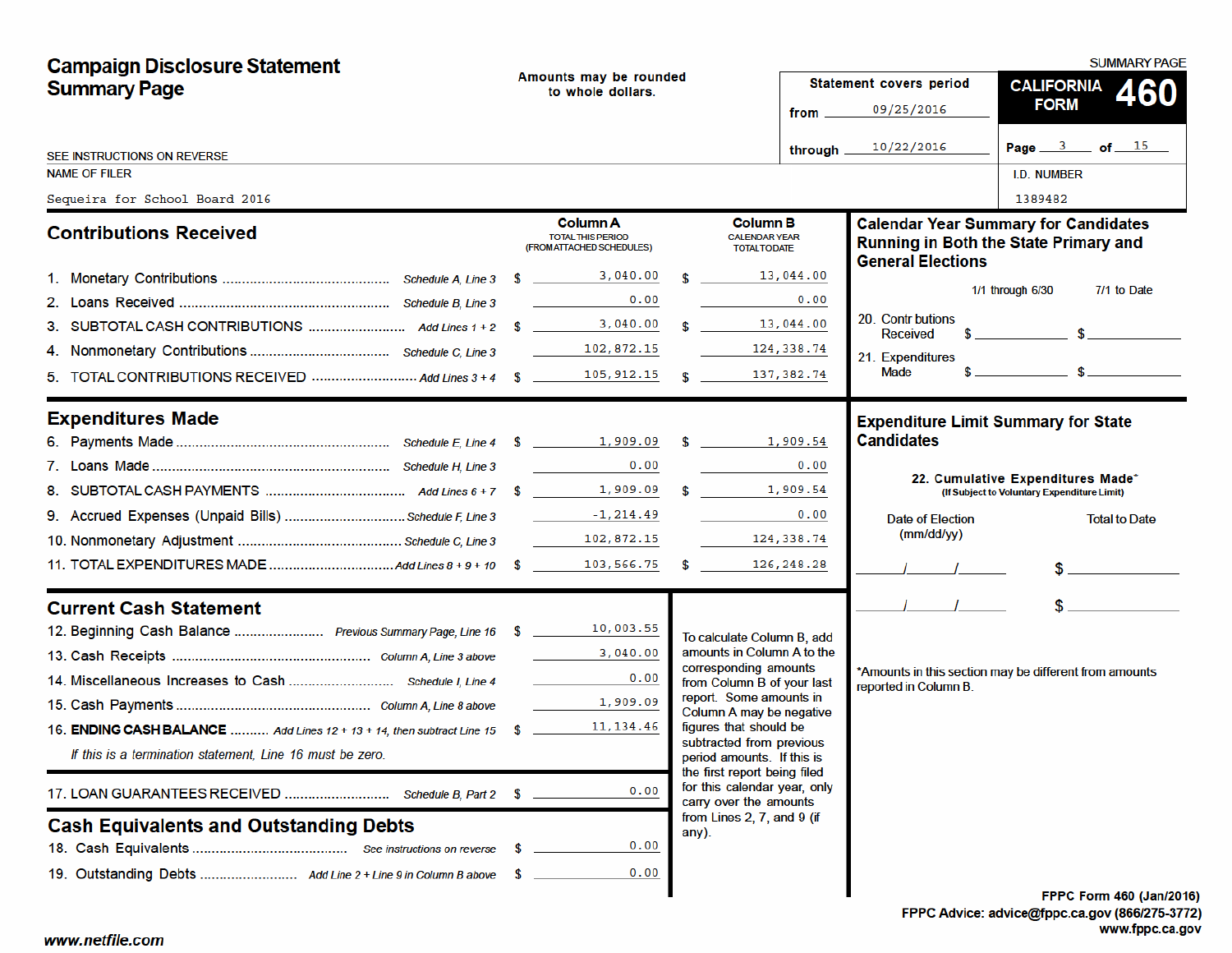| <b>Schedule A</b>                                                                        |                                                                                                                                               |                                                                    |                                                                                                    |                                                        |                                                                         |                                                                 | <b>SCHEDULE A</b>                        |  |
|------------------------------------------------------------------------------------------|-----------------------------------------------------------------------------------------------------------------------------------------------|--------------------------------------------------------------------|----------------------------------------------------------------------------------------------------|--------------------------------------------------------|-------------------------------------------------------------------------|-----------------------------------------------------------------|------------------------------------------|--|
| <b>Monetary Contributions Received</b>                                                   |                                                                                                                                               |                                                                    | Amounts may be rounded<br>to whole dollars.                                                        | Statement covers period<br>09/25/2016<br>from .        |                                                                         | <b>CALIFORNIA</b><br><b>FORM</b>                                |                                          |  |
|                                                                                          | SEE INSTRUCTIONS ON REVERSE                                                                                                                   |                                                                    |                                                                                                    | through 10/22/2016                                     |                                                                         |                                                                 | Page $4$ of $15$                         |  |
| NAME OF FILER                                                                            |                                                                                                                                               |                                                                    |                                                                                                    |                                                        |                                                                         | I.D. NUMBER                                                     |                                          |  |
|                                                                                          | Sequeira for School Board 2016                                                                                                                |                                                                    |                                                                                                    |                                                        |                                                                         | 1389482                                                         |                                          |  |
| <b>DATE</b><br><b>RECEIVED</b>                                                           | FULL NAME, STREET ADDRESS AND ZIP CODE OF CONTRIBUTOR<br>(F COMMITTEE, ALSO ENTER I D. NUMBER)                                                | <b>CONTRIBUTOR</b><br>CODE *                                       | IF AN INDIVIDUAL, ENTER<br>OCCUPATION AND EMPLOYER<br>(F SELF-EMPLOYED, ENTER NAME<br>OF BUSINESS) | <b>AMOUNT</b><br><b>RECEIVED THIS</b><br><b>PERIOD</b> | <b>CUMULATIVE TO DATE</b><br><b>CALENDAR YEAR</b><br>(JAN. 1 - DEC. 31) |                                                                 | PER ELECTION<br>TO DATE<br>(IF REQUIRED) |  |
| 10/07/2016                                                                               | 860 Harbour Way, LLC<br>Richmond, CA 94801                                                                                                    | $\Box$ IND<br>$\Box$ COM<br>$X$ OTH<br>$\Box$ PTY<br>$\square$ SCC |                                                                                                    | 1,200.00                                               |                                                                         | 1,200.00                                                        |                                          |  |
| 10/10/2016                                                                               | Melissa Filbin<br>Richmond, CA 94804                                                                                                          | $X$ IND<br>$\Box$ COM<br>$\Box$ OTH<br>$\Box$ PTY<br>$\square$ SCC | Teacher<br>Nystrom Elementary School                                                               | 400.00                                                 |                                                                         | 400.00                                                          |                                          |  |
| 10/19/2016                                                                               | Anne Hoffman<br>Richmond, CA 94801                                                                                                            | $X$ IND<br>$\Box$ COM<br>$\Box$ OTH<br>$\Box$ PTY<br>$\Box$ scc    | Retired<br>n/a                                                                                     | 100.00                                                 |                                                                         | 100.00                                                          |                                          |  |
| 10/11/2016                                                                               | Interstate Storage Richmond, LLC<br>Lafayette, CA 94549                                                                                       | $\Box$ IND<br>$\Box$ COM<br>$X$ OTH<br>$\Box$ PTY<br>$\square$ scc |                                                                                                    | 1,200.00                                               |                                                                         | 1,200.00                                                        |                                          |  |
| 10/21/2016                                                                               | Marianne Selph<br>El Cerrito, CA 94530                                                                                                        | $X$ IND<br>$\Box$ COM<br>$\Box$ OTH<br>$\Box$ PTY<br>$\Box$ SCC    | Retired<br>n/a                                                                                     | 100.00                                                 |                                                                         | 100.00                                                          |                                          |  |
|                                                                                          |                                                                                                                                               |                                                                    | <b>SUBTOTAL \$</b>                                                                                 | 3,000.00                                               |                                                                         |                                                                 |                                          |  |
|                                                                                          | <b>Schedule A Summary</b><br>1. Amount received this period - itemized monetary contributions.                                                |                                                                    |                                                                                                    | 3,000.00                                               |                                                                         | *Contributor Codes<br>IND-Individual<br>COM-Recipient Committee | (other than PTY or SCC)                  |  |
| 2. Amount received this period – unitemized monetary contributions of less than \$100 \$ | 40.00                                                                                                                                         |                                                                    |                                                                                                    | OTH - Other (e.g., business entity)                    |                                                                         |                                                                 |                                          |  |
|                                                                                          | 3. Total monetary contributions received this period.<br>(Add Lines 1 and 2. Enter here and on the Summary Page, Column A, Line 1.)  TOTAL \$ |                                                                    |                                                                                                    | 3,040.00                                               |                                                                         | PTY - Political Party                                           | SCC - Small Contributor Committee        |  |
|                                                                                          |                                                                                                                                               |                                                                    |                                                                                                    |                                                        |                                                                         |                                                                 | FPPC Form 460 (Jan/2016)                 |  |

**FPPC Advice: advice@fppc.ca.gov (866/275-3772)www.fppc.ca.gov**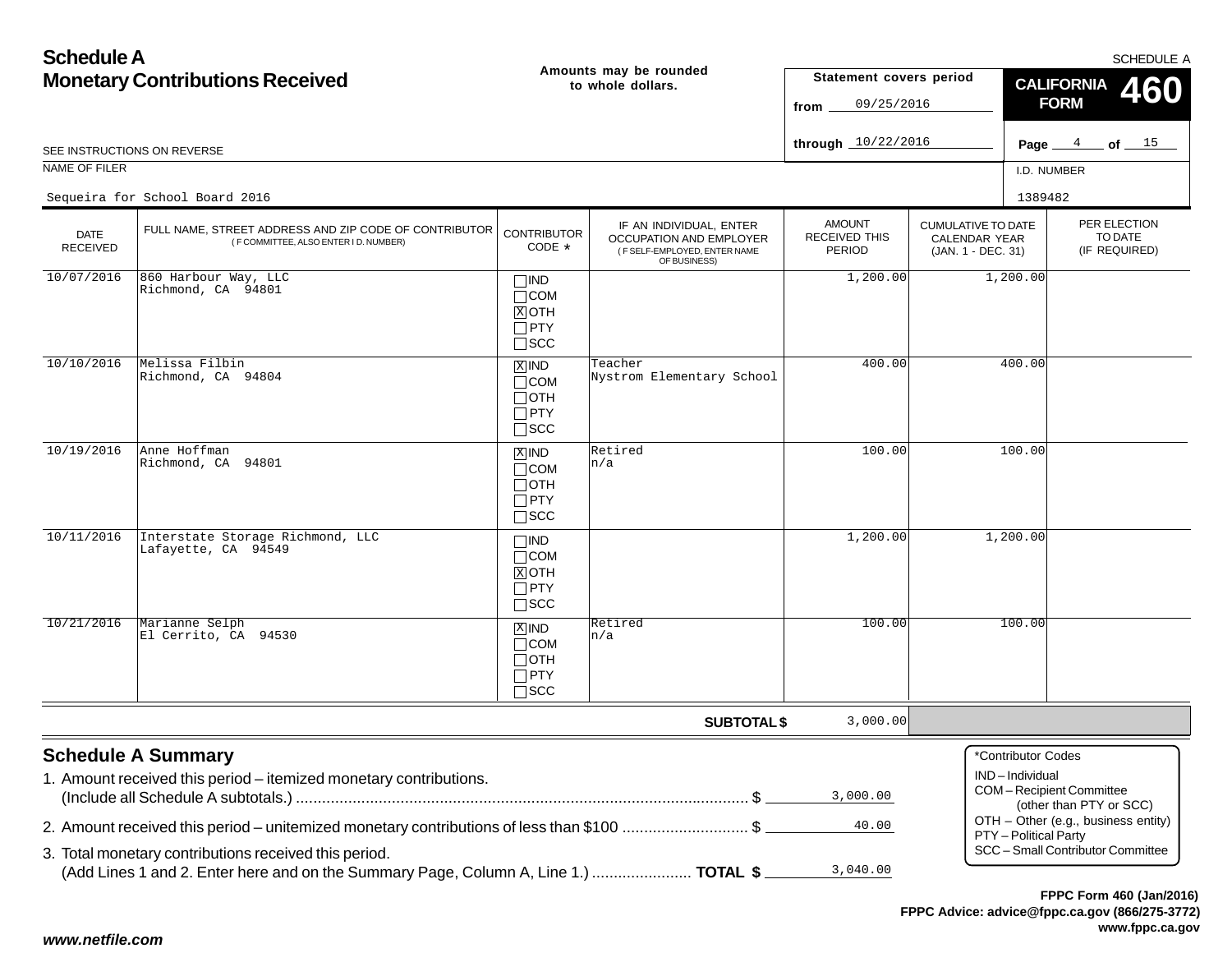#### **Schedule CNonmonetary Contributions Received** I.D. NUMBER*Attach additional information on appropriately labeled continuation sheets.* CUMULATIVE TODATE CALENDAR YEAR (JAN 1 - DEC 31) AMOUNT/ FAIR MARKETVALUEPER ELECTIONTO DATE(IF REQUIRED) DATE RECEIVED**Amounts may be rounded to whole dollars.**DESCRIPTION OF GOODS OR SERVICESSCHEDULE CREE INSTRUCTIONS ON REVERSE **Page 2018** of the SEE INSTRUCTIONS ON REVERSE **of** the SEE INSTRUCTIONS ON REVERSE NAME OF FILER**Statement covers period fromthrough SUBTOTAL \$** IF AN INDIVIDUAL, ENTER OCCUPATION AND EMPLOYER ( F SELF-EMPLOYED, ENTER NAME OF BUS NESS) FULL NAME, STREET ADDRESS AND ZIP CODE OF CONTRIBUTOR ( F COMMITTEE, ALSO ENTER I D. NUMBER) **CONTRIBUTOR** CODE\* $\Box$ IND  $\overline{\text{x}}$  COM  $\lnot$  oth PTY SCC **CALIFORNIAFORM 460** IND ⊠COM  $\Box$ oth  $\Box$ PTY  $\Box$ SCC  $\Box$ IND  $\overline{\text{X}}$  COM  $\Box$ OTH PTY SCC  $\Box$ IND  $\overline{\text{x}}$ icom  $\lnot$  oth PTY  $\Box$ SCC Page  $\frac{5}{2}$  of  $\frac{15}{2}$ 09/25/201610/22/2016Sequeira for School Board 20166 1389482<br>1389482 1389482 10/12/2016 Education Matters PAC (ID# 1372949) San Pablo, CA 94806Literature 15,461.40 25,461.40 09/27/2016 Parent Teacher Alliance (ID# 1367043) Sacramento, CA 95814Consulting,PhoneBanking,and Canvassing3,808.73 98,259.60 09/27/2016 Parent Teacher Alliance (ID# 1367043) Sacramento, CA 95814Mailer Expenses 25,458.85 98,259.60 09/28/2016 Parent Teacher Alliance (ID# 1367043) Sacramento, CA 95814Polling, Walk Piece and TravelExpenses15,143.97 98,259.60 59,872.95

| <b>Schedule C Summary</b>                                                                                                                                              | *Contr butor Codes                  |
|------------------------------------------------------------------------------------------------------------------------------------------------------------------------|-------------------------------------|
| 1. Amount received this period – itemized nonmonetary contributions.                                                                                                   | IND – Individual                    |
| 102,872.15                                                                                                                                                             | COM - Recipient Committee           |
|                                                                                                                                                                        | (other than PTY or SCC)             |
| 0.00                                                                                                                                                                   | OTH - Other (e.g., business entity) |
| 2. Amount received this period – unitemized nonmonetary contributions of less than \$100 \$                                                                            | PTY - Political Party               |
| 3. Total nonmonetary contributions received this period.<br>102,872.15<br>(Add Lines 1 and 2. Enter here and on the Summary Page, Column A, Lines 4 and 10.)  TOTAL \$ | SCC - Small Contributor Committee   |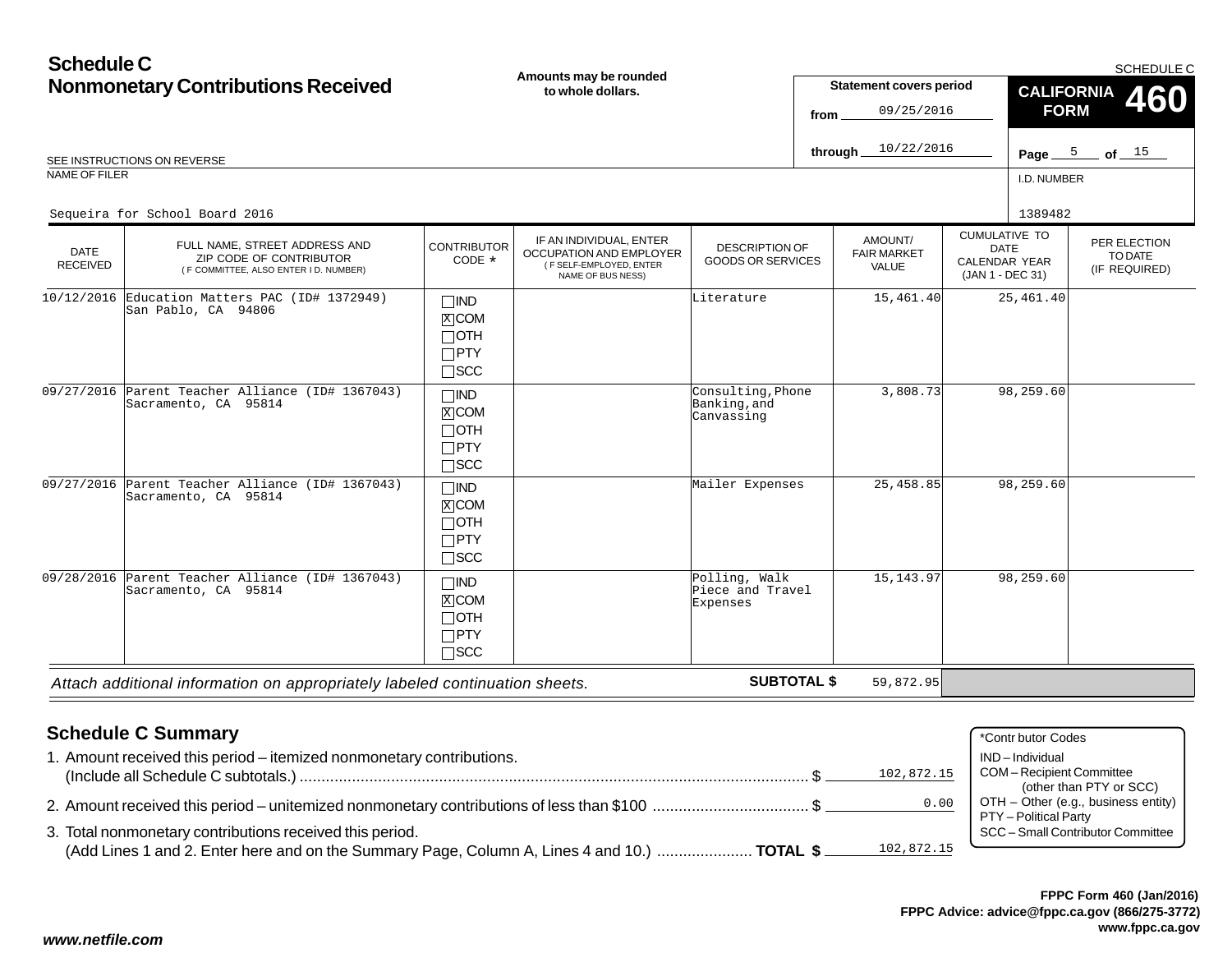#### **Schedule C (Continuation Sheet) Nonmonetary Contributions Received** I.D. NUMBERCUMULATIVE TODATE CALENDAR YEAR (JAN 1 - DEC 31) AMOUNT/FAIR MARKETVALUEPER ELECTIONTO DATE (IF REQUIRED) DATE RECEIVED**Amounts may be rounded to whole dollars.**DESCRIPTION OF GOODS OR SERVICESSCHEDULE C (CONT.) REE INSTRUCTIONS ON REVERSE **Page 2018 CONTROL** CONSIDERING THE CONTROL OF CHARGING THE CONSIDERING ON REVERSE **Page 3** of NAME OF FILER**Statement covers period fromthrough** IF AN INDIVIDUAL, ENTER OCCUPATION AND EMPLOYER ( F SELF-EMPLOYED, ENTER NAME OF BUS NESS) FULL NAME, STREET ADDRESS AND ZIP CODE OF CONTRIBUTOR ( F COMMITTEE, ALSO ENTER I D. NUMBER) **CONTRIBUTOR** CODE\* $\Box$ IND  $\overline{\text{x}}$  COM  $\lnot$  oth PTY SCC **CALIFORNIA FORM**IND  $\overline{\text{x}}$ icom OTHPTYSCCPage  $6$  of  $15$ 09/25/201610/22/2016Sequeira for School Board 20166 1389482<br>1389482 1389482 10/01/2016 Parent Teacher Alliance (ID# 1367043) Sacramento, CA 95814Consulting, Mailer, Phone Banking, andCanvassingExpenses11,322.87 98,259.60 10/04/2016 Parent Teacher Alliance (ID# 1367043) Sacramento, CA 95814 Phone Banking andOffice Expenses803.05 98,259.60

|            |                                                                             | ___<br>$\Box$ oth<br>$\Box$ PTY<br>$\Box$ SCC                                   |                                                                                  |           |           |  |
|------------|-----------------------------------------------------------------------------|---------------------------------------------------------------------------------|----------------------------------------------------------------------------------|-----------|-----------|--|
|            | 10/06/2016 Parent Teacher Alliance (ID# 1367043)<br>Sacramento, CA 95814    | $\square$ IND<br>$X$ COM<br>$\Box$ OTH<br>$\Box$ PTY<br>$\square$ SCC           | Web, Phone<br>Banking, and<br>Canvassing<br>Expenses                             | 1,080.00  | 98,259.60 |  |
| 10/11/2016 | Parent Teacher Alliance (ID# 1367043)<br>Sacramento, CA 95814               | $\Box$ IND<br>$X$ COM<br>$\Box$ oth<br>$\Box$ PTY<br>$\Box$ scc                 | Walk Piece, Email,<br>Consulting, Phone<br>Banking and<br>Canvassing<br>Expenses | 11,373.67 | 98,259.60 |  |
| 10/13/2016 | Parent Teacher Alliance (ID# 1367043)<br>Sacramento, CA 95814               | $\square$ IND<br>$\overline{X}$ COM<br>$\Box$ OTH<br>$\Box$ PTY<br>$\sqcap$ SCC | Email, Consulting,<br>& Phone Banking<br>Expenses                                | 830.39    | 98,259.60 |  |
|            | Attach additional information on appropriately labeled continuation sheets. |                                                                                 | <b>SUBTOTAL \$</b>                                                               | 25,409.98 |           |  |

**460**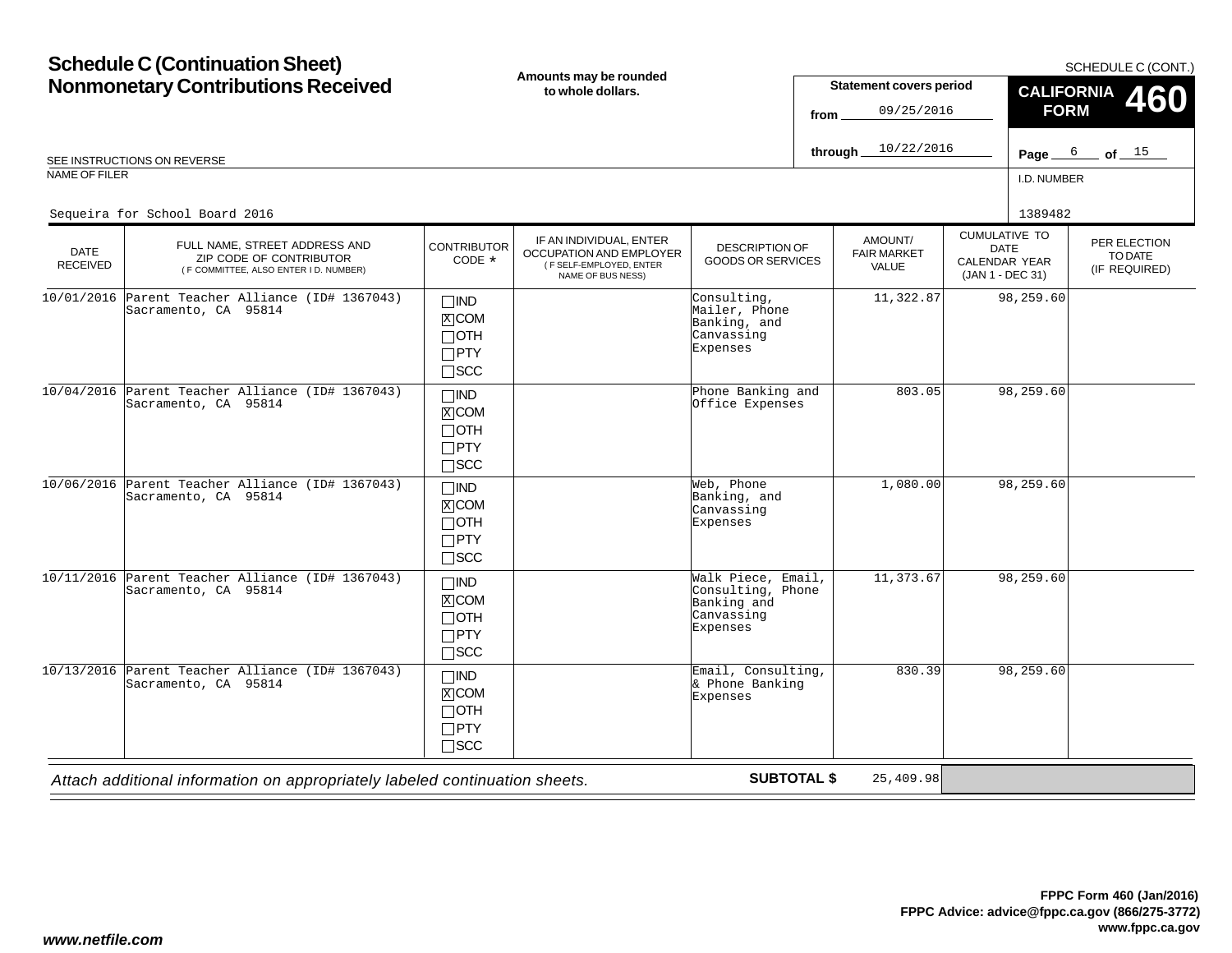#### **Schedule C (Continuation Sheet) Nonmonetary Contributions Received** I.D. NUMBERCUMULATIVE TODATE CALENDAR YEAR (JAN 1 - DEC 31) AMOUNT/FAIR MARKETVALUEPER ELECTIONTO DATE(IF REQUIRED) DATE RECEIVED**Amounts may be rounded to whole dollars.**DESCRIPTION OF GOODS OR SERVICESSCHEDULE C (CONT.) REE INSTRUCTIONS ON REVERSE **Page 2008 CONTROL** CONTROL CONTROL CONTROL CONTROL CONTROL CONTROL CONTROL CONTROL CONTROL CONTROL CONTROL CONTROL CONTROL CONTROL CONTROL CONTROL CONTROL CONTROL CONTROL CONTROL CONTROL CONTRO NAME OF FILER**Statement covers period fromthrough** IF AN INDIVIDUAL, ENTER OCCUPATION AND EMPLOYER ( F SELF-EMPLOYED, ENTER NAME OF BUS NESS) FULL NAME, STREET ADDRESS AND ZIP CODE OF CONTRIBUTOR ( F COMMITTEE, ALSO ENTER I D. NUMBER) **CONTRIBUTOR** CODE\* $\Box$ IND  $\overline{\text{x}}$  COM  $\lnot$  oth PTY SCC **CALIFORNIA FORM 460** IND ⊠COM  $\Box$ oth  $\Box$ PTY  $\Box$ SCC  $\Box$ IND **X** COM OTH PTY SCC  $\Box$ IND **X**COM  $\Box$ OTH PTY  $\Box$ SCC  $\Box$ IND **X**COM  $\Box$ OTH  $\Box$ PTY  $\Box$ SCC Page  $\frac{7}{2}$  of  $\frac{15}{2}$ 09/25/201610/22/2016Sequeira for School Board 20166 1389482<br>1389482 1389482 10/17/2016 Parent Teacher Alliance (ID# 1367043) Sacramento, CA 95814Email Expenses 200.29 98,259.60 10/20/2016 Parent Teacher Alliance (ID# 1367043) Sacramento, CA 95814Email, Consulting,Canvassing and Phone BankingExpenses6,771.19 98,259.60 09/27/2016 Students for Education Reform (SFER) Action Network (ID# 1368259)Sacramento, CA 95815  $\frac{X}{A}$ Field Expenses 302.65 10,617.74 09/28/2016 Students for Education Reform (SFER) Action Network (ID# 1368259)Sacramento, CA 95815 $\frac{X}{A}$ Field Expenses 452.65 10,617.74 09/29/2016 Students for Education Reform (SFER) Action Network (ID# 1368259)Sacramento, CA 95815 $\frac{X}{A}$ Field Expenses10,617.74

*Attach additional information on appropriately labeled continuation sheets.*

**SUBTOTAL \$**

8,002.43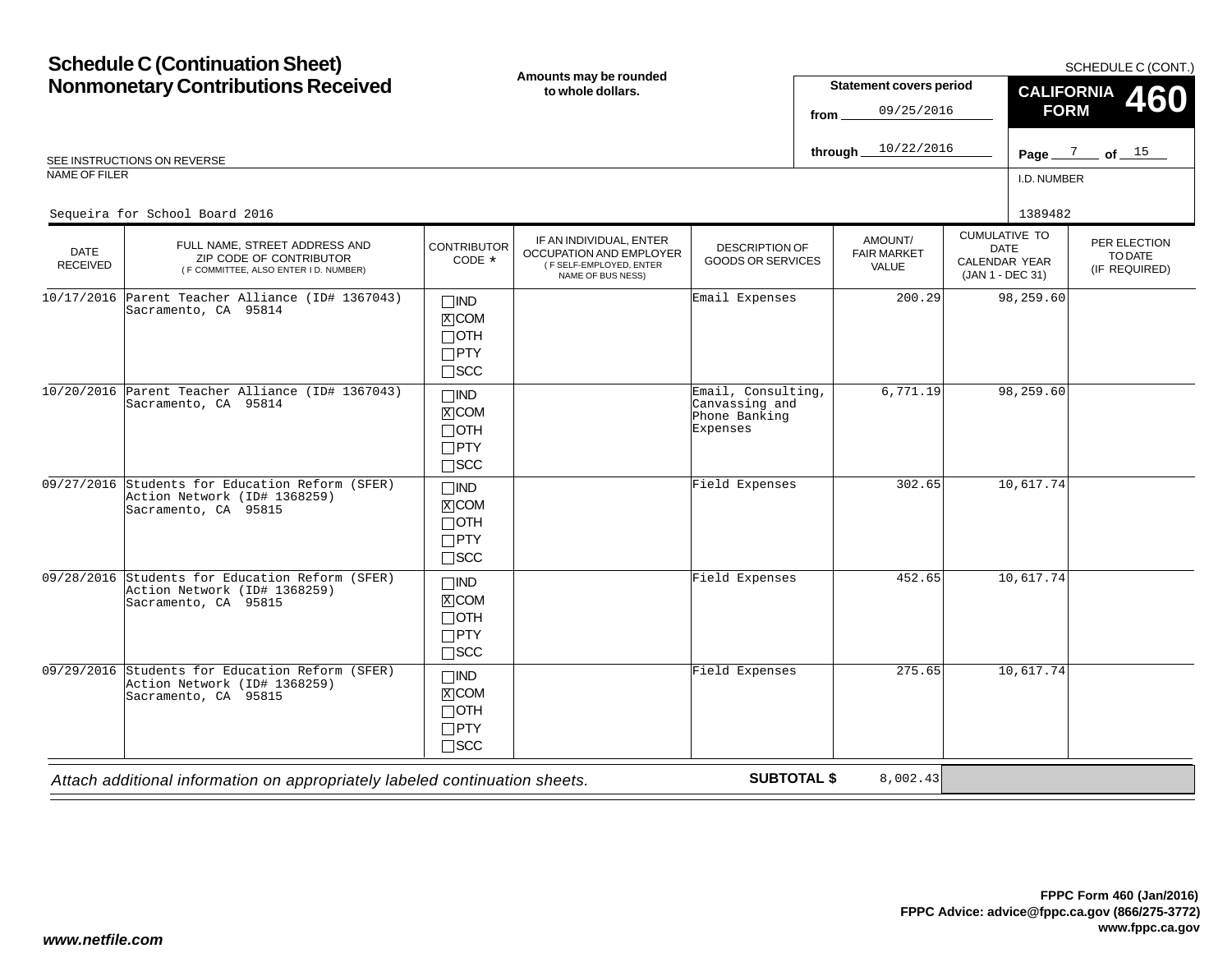#### **Schedule C (Continuation Sheet) Nonmonetary Contributions Received** I.D. NUMBERCUMULATIVE TODATE CALENDAR YEAR (JAN 1 - DEC 31) AMOUNT/FAIR MARKETVALUEPER ELECTIONTO DATE(IF REQUIRED) DATE RECEIVED**Amounts may be rounded to whole dollars.**DESCRIPTION OF GOODS OR SERVICESSCHEDULE C (CONT.) REE INSTRUCTIONS ON REVERSE **Page 28 Contract on the SEE INSTRUCTIONS** ON REVERSE **Page 3 Contract on the SEE INSTRUCTIONS** ON REVERSE NAME OF FILER**Statement covers period fromthrough** IF AN INDIVIDUAL, ENTER OCCUPATION AND EMPLOYER ( F SELF-EMPLOYED, ENTER NAME OF BUS NESS) FULL NAME, STREET ADDRESS AND ZIP CODE OF CONTRIBUTOR ( F COMMITTEE, ALSO ENTER I D. NUMBER) **CONTRIBUTOR** CODE\* $\Box$ IND **X**COM  $\Box$ OTH PTY SCC **CALIFORNIA FORM 460** IND COM OTH  $\Box$ PTY  $\Box$ SCC  $\Box$ IND **X** COM OTH PTY SCC  $\Box$ IND  $\overline{X}$ COM  $\Box$ OTH PTY  $\Box$ SCC  $\Box$ IND **X**COM  $\Box$ OTH  $\Box$ PTY  $\Box$ SCC Page  $8$  of  $15$ 09/25/201610/22/2016Sequeira for School Board 20166 1389482<br>1389482 1389482 09/30/2016 Students for Education Reform (SFER) Action Network (ID# 1368259)Sacramento, CA 95815 $\frac{X}{X}$ Field Expenses 395.65 10,617.74 10/01/2016 Students for Education Reform (SFER) Action Network (ID# 1368259)Sacramento, CA 95815 $\frac{1}{2}$ Field Expenses 485.65 10,617.74 10/04/2016 Students for Education Reform (SFER) Action Network (ID# 1368259)Sacramento, CA 95815  $\frac{X}{A}$ Field Expenses 362.65 10,617.74 10/05/2016 Students for Education Reform (SFER) Action Network (ID# 1368259)Sacramento, CA 95815 $\frac{X}{A}$ Field Expenses 332.65 10,617.74 10/06/2016 Students for Education Reform (SFER) Action Network (ID# 1368259)Sacramento, CA 95815 $\frac{X}{A}$ Field Expenses302.65 10,617.74

*Attach additional information on appropriately labeled continuation sheets.*

**SUBTOTAL \$**

1,879.25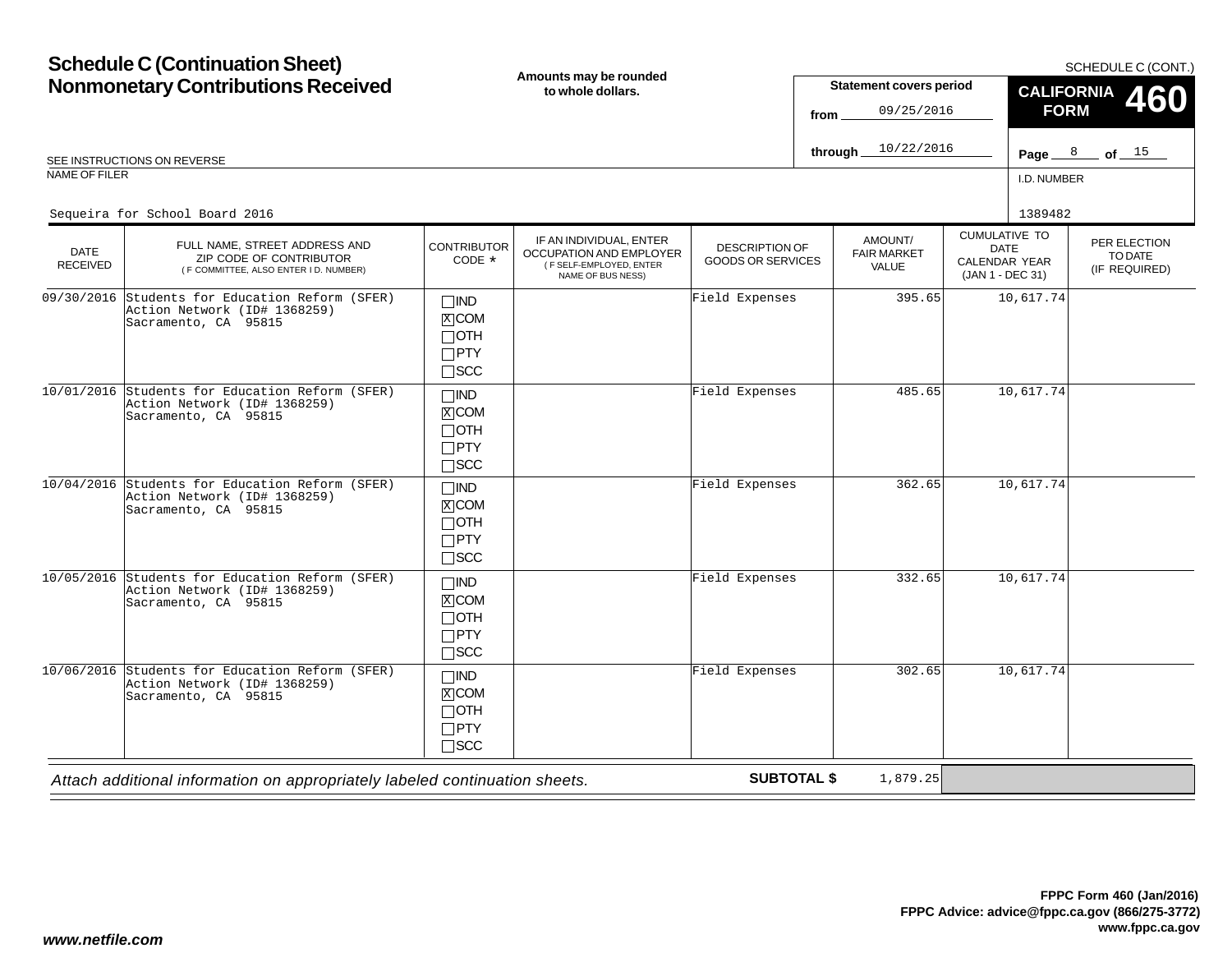#### **Schedule C (Continuation Sheet) Nonmonetary Contributions Received** I.D. NUMBERCUMULATIVE TODATE CALENDAR YEAR (JAN 1 - DEC 31) AMOUNT/FAIR MARKETVALUEPER ELECTIONTO DATE(IF REQUIRED) DATE RECEIVED**Amounts may be rounded to whole dollars.**DESCRIPTION OF GOODS OR SERVICESSCHEDULE C (CONT.) REE INSTRUCTIONS ON REVERSE **Page 2008** SEE INSTRUCTIONS ON REVERSE **Page 31 CM** SEE INSTRUCTIONS ON REVERSE NAME OF FILER**Statement covers period fromthrough** IF AN INDIVIDUAL, ENTER OCCUPATION AND EMPLOYER ( F SELF-EMPLOYED, ENTER NAME OF BUS NESS) FULL NAME, STREET ADDRESS AND ZIP CODE OF CONTRIBUTOR ( F COMMITTEE, ALSO ENTER I D. NUMBER) **CONTRIBUTOR** CODE\* $\Box$ IND **X**COM  $\Box$ OTH PTY SCC **CALIFORNIA FORM 460** IND COM OTH  $\Box$ PTY  $\Box$ SCC  $\Box$ IND **X** COM OTH PTY SCC  $\Box$ IND  $\overline{X}$ COM  $\Box$ OTH PTY  $\Box$ SCC  $\Box$ IND **X**COM  $\Box$ OTH Page  $9$  of  $15$ 09/25/201610/22/2016Sequeira for School Board 20166 1389482<br>1389482 1389482 10/07/2016 Students for Education Reform (SFER) Action Network (ID# 1368259)Sacramento, CA 95815 $\frac{X}{X}$ Field Expenses 365.65 10,617.74 10/08/2016 Students for Education Reform (SFER) Action Network (ID# 1368259)Sacramento, CA 95815 $\frac{1}{2}$ Field Expenses 512.65 10,617.74 10/11/2016 Students for Education Reform (SFER) Action Network (ID# 1368259)Sacramento, CA 95815  $\frac{X}{A}$ Field Expenses10,617.74 10/12/2016 Students for Education Reform (SFER) Action Network (ID# 1368259)Sacramento, CA 95815 $\frac{X}{A}$ Field Expenses 392.65 10,617.74 10/12/2016 Students for Education Reform (SFER) Action Network (ID# 1368259)Sacramento, CA 95815 $\frac{X}{A}$ Walk Piece3,632.04 10,617.74

*Attach additional information on appropriately labeled continuation sheets.*

 $\Box$ PTY  $\Box$ SCC

**SUBTOTAL \$**

5,178.64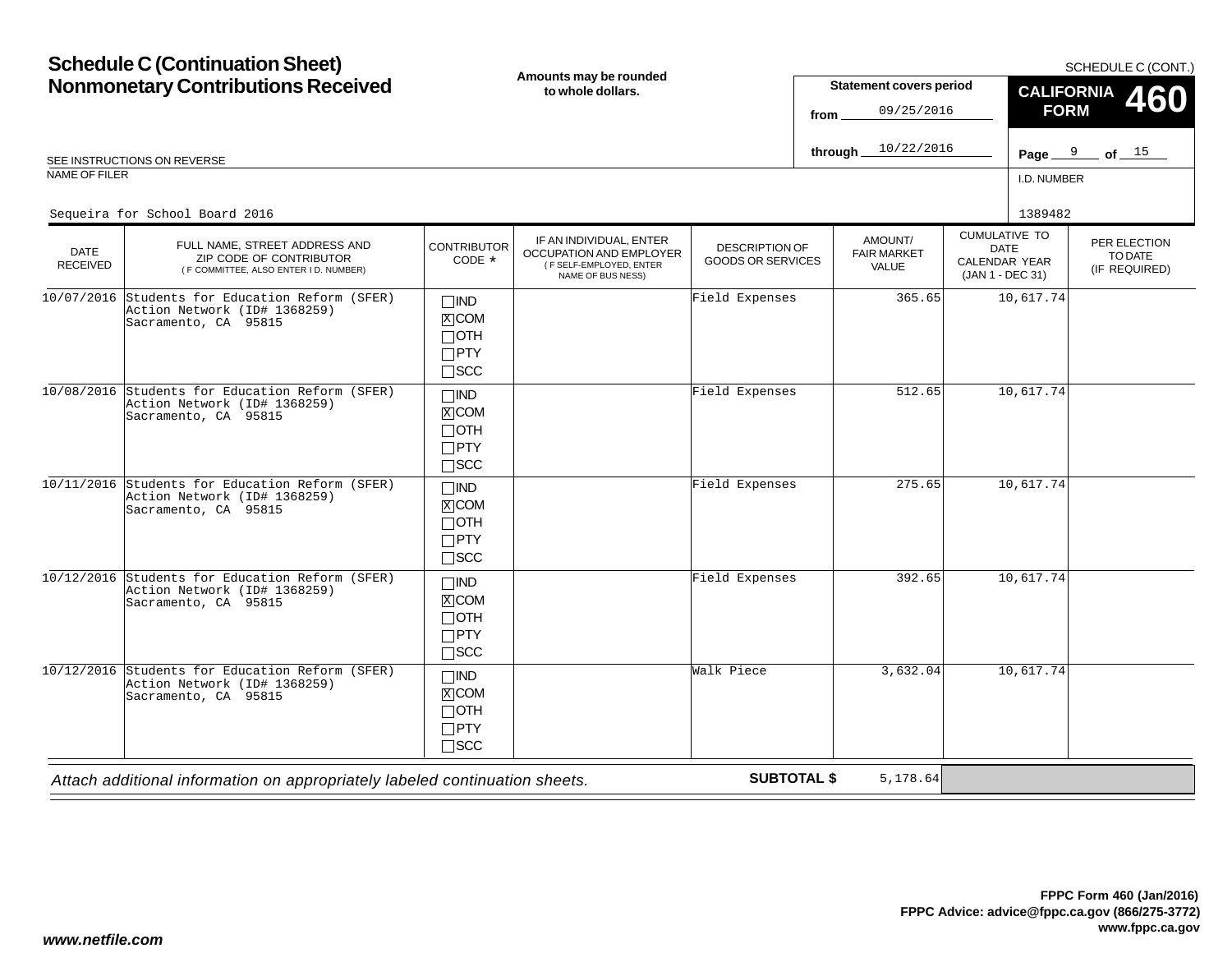#### **Schedule C (Continuation Sheet) Nonmonetary Contributions Received** I.D. NUMBERCUMULATIVE TODATE CALENDAR YEAR (JAN 1 - DEC 31) AMOUNT/FAIR MARKETVALUEPER ELECTIONTO DATE(IF REQUIRED) DATE RECEIVED**Amounts may be rounded to whole dollars.**DESCRIPTION OF GOODS OR SERVICESSCHEDULE C (CONT.) **Page of** SEE INSTRUCTIONS ON REVERSE NAME OF FILER**Statement covers period fromthrough** IF AN INDIVIDUAL, ENTER OCCUPATION AND EMPLOYER ( F SELF-EMPLOYED, ENTER NAME OF BUS NESS) FULL NAME, STREET ADDRESS AND ZIP CODE OF CONTRIBUTOR ( F COMMITTEE, ALSO ENTER I D. NUMBER) **CONTRIBUTOR** CODE\* $\Box$ IND **X**COM  $\Box$ OTH PTY SCC **CALIFORNIA FORM 460** IND COM OTH  $\Box$ PTY  $\Box$ SCC  $\Box$ IND **X** COM OTH PTY SCC  $\Box$ IND  $\overline{X}$ COM  $\Box$ OTH PTY  $\Box$ SCC  $\Box$ IND **X**COM  $\Box$ OTH  $\Box$ PTY Page  $10$  of  $15$ 09/25/201610/22/2016Sequeira for School Board 20166 1389482<br>1389482 1389482 10/13/2016 Students for Education Reform (SFER) Action Network (ID# 1368259)Sacramento, CA 95815 $\frac{X}{X}$ Field Expenses 302.00 10,617.74 10/14/2016 Students for Education Reform (SFER) Action Network (ID# 1368259)Sacramento, CA 95815 $\frac{1}{2}$ Field Expenses 425.65 10,617.74 10/15/2016 Students for Education Reform (SFER) Action Network (ID# 1368259)Sacramento, CA 95815  $\frac{X}{A}$ Field Expenses 506.65 10,617.74 10/18/2016 Students for Education Reform (SFER) Action Network (ID# 1368259)Sacramento, CA 95815 $\frac{X}{A}$ Field Expenses10,617.74 10/19/2016 Students for Education Reform (SFER) Action Network (ID# 1368259)Sacramento, CA 95815 $\frac{X}{A}$ Field Expenses362.65 10,617.74

*Attach additional information on appropriately labeled continuation sheets.*

 $\Box$ SCC

**SUBTOTAL \$**

1,863.60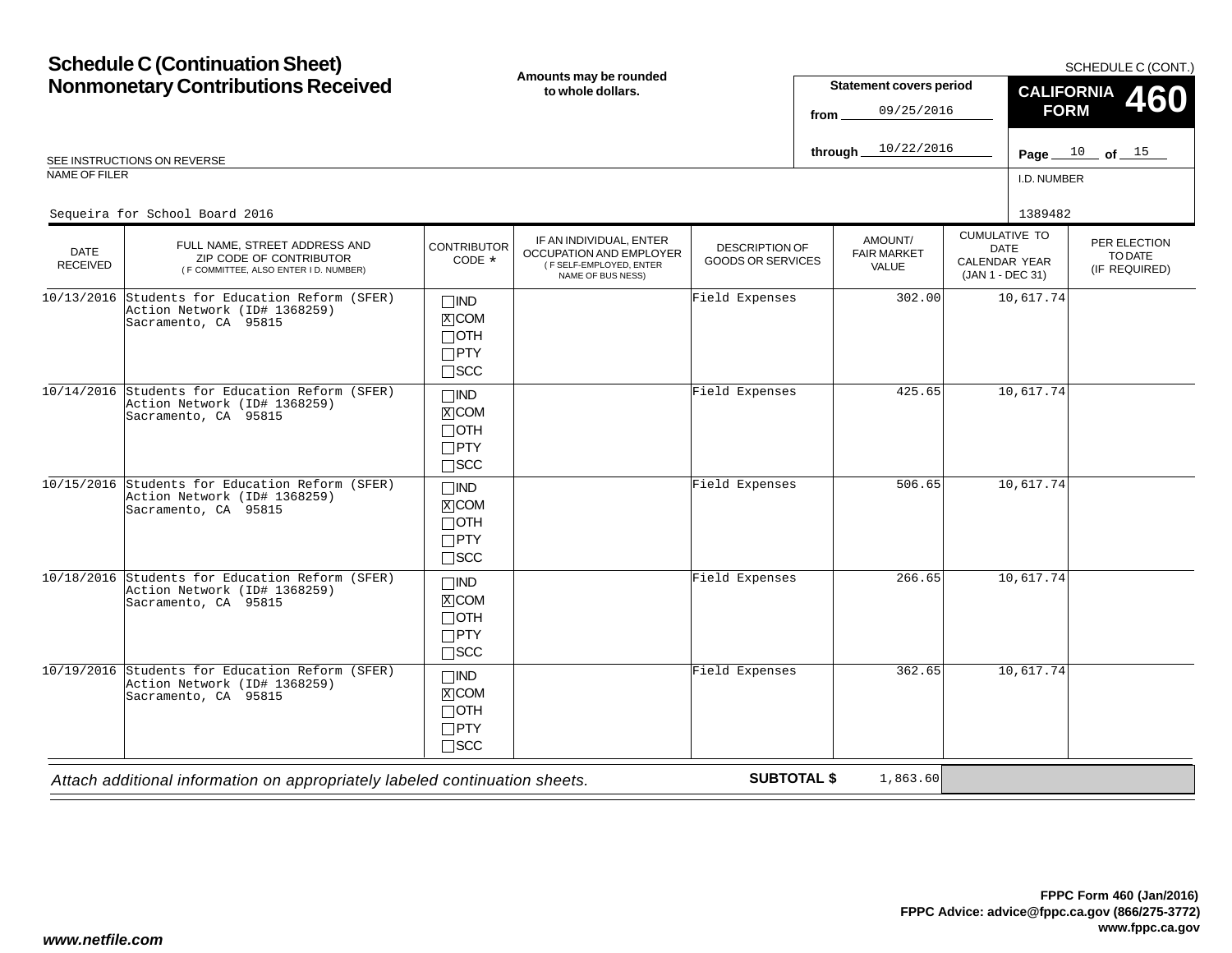#### **Schedule C (Continuation Sheet) Nonmonetary Contributions Received** I.D. NUMBER*Attach additional information on appropriately labeled continuation sheets.* CUMULATIVE TODATE CALENDAR YEAR (JAN 1 - DEC 31) AMOUNT/FAIR MARKETVALUEPER ELECTIONTO DATE(IF REQUIRED) DATE RECEIVED**Amounts may be rounded to whole dollars.**DESCRIPTION OF GOODS OR SERVICESSCHEDULE C (CONT.) **Page of** SEE INSTRUCTIONS ON REVERSE NAME OF FILER**Statement covers period fromthrough SUBTOTAL \$** IF AN INDIVIDUAL, ENTER OCCUPATION AND EMPLOYER ( F SELF-EMPLOYED, ENTER NAME OF BUS NESS) FULL NAME, STREET ADDRESS AND ZIP CODE OF CONTRIBUTOR ( F COMMITTEE, ALSO ENTER I D. NUMBER) **CONTRIBUTOR** CODE\* $\Box$ IND **X**COM  $\Box$ OTH PTY SCC **CALIFORNIA FORM 460** IND COM OTH PTY  $\Box$ SCC  $\Box$ IND  $\Box$ COM OTH PTY SCC  $\Box$ IND COM  $\Box$ OTH PTY SCC  $\Box$ IND  $\Box$ COM OTH  $\Box$ PTY  $\Box$ SCC Page  $11$  of  $15$ 09/25/201610/22/2016Sequeira for School Board 20166 1389482<br>1389482 1389482 10/21/2016 Students for Education Reform (SFER) Action Network (ID# 1368259)Sacramento, CA 95815 $\frac{X}{X}$ Field Expenses 305.65 10,617.74 10/22/2016 Students for Education Reform (SFER) Action Network (ID# 1368259)Sacramento, CA 95815 $\frac{1}{2}$ Field Expenses 359.65 10,617.74 665.30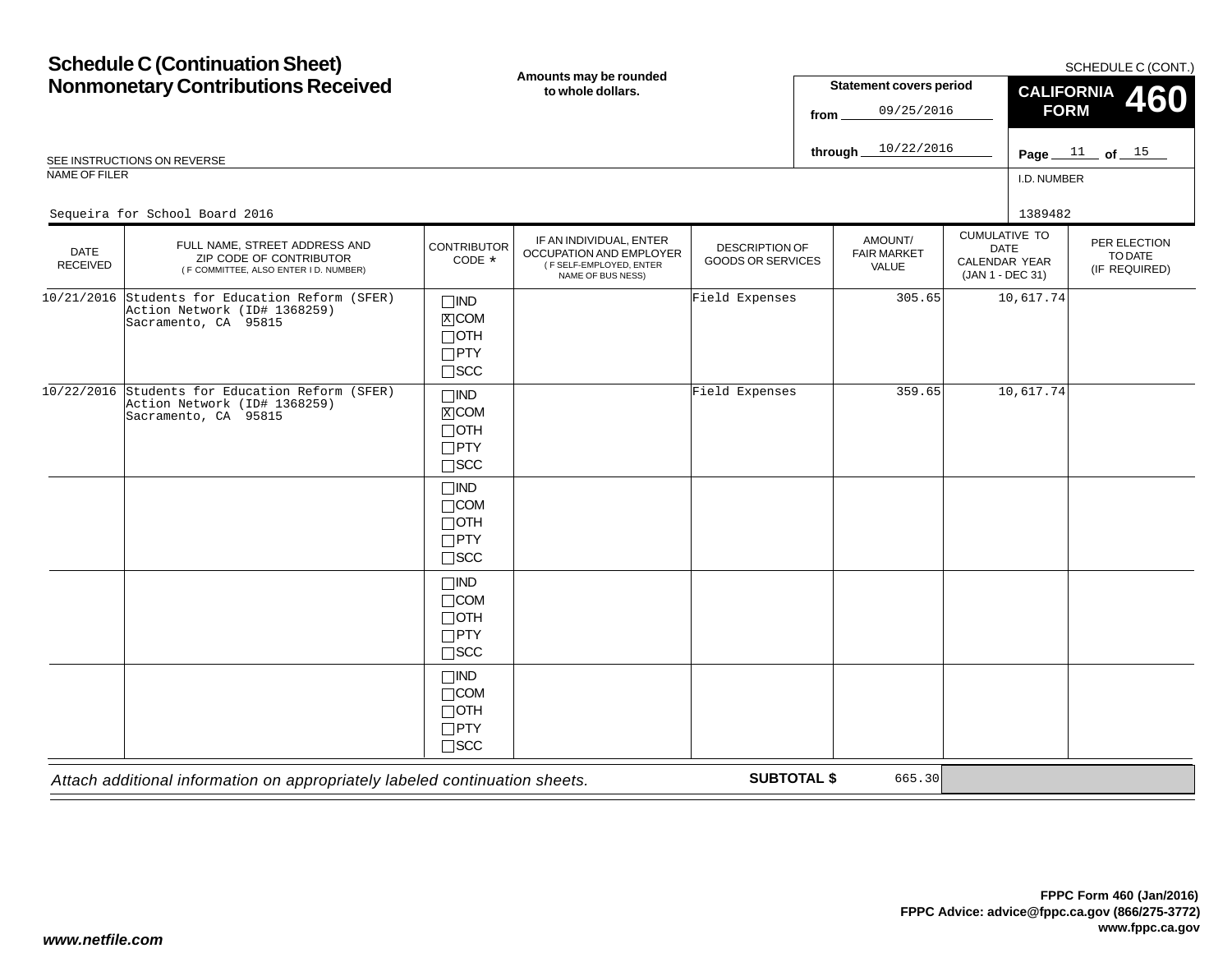|                                |                        | SCHEDULE E              |                      |  |  |  |  |
|--------------------------------|------------------------|-------------------------|----------------------|--|--|--|--|
| <b>Schedule E</b>              | Amounts may be rounded | Statement covers period | CALIFORNIA 460       |  |  |  |  |
| <b>Payments Made</b>           | to whole dollars.      | 09/25/2016<br>from      | <b>FORM</b>          |  |  |  |  |
|                                |                        |                         |                      |  |  |  |  |
| SEE INSTRUCTIONS ON REVERSE    |                        | 10/22/2016<br>through   | Page $12$<br>of $15$ |  |  |  |  |
| NAME OF FILER                  |                        |                         | I.D. NUMBER          |  |  |  |  |
|                                |                        |                         |                      |  |  |  |  |
| Sequeira for School Board 2016 |                        |                         | 1389482              |  |  |  |  |

**CODES:** If one of the following codes accurately describes the payment, you may enter the code. Otherwise, describe the payment.

| <b>CMP</b> | campaign paraphernalia/misc.                                  | <b>MBR</b> | member communications                     |      | RAD radio airtime and production costs                    |
|------------|---------------------------------------------------------------|------------|-------------------------------------------|------|-----------------------------------------------------------|
| <b>CNS</b> | campaign consultants                                          | MTG        | meetings and appearances                  | RFD. | returned contr butions                                    |
| CTB        | contribution (explain nonmonetary)*                           | OFC.       | office expenses                           |      | SAL campaign workers' salaries                            |
|            | CVC civic donations                                           | ۲Е         | petition circulating                      | TEL  | t.v. or cable airtime and production costs                |
| FIL.       | candidate filing/ballot fees                                  | PHO.       | phone banks                               | TRC  | candidate travel, lodging, and meals                      |
| <b>FND</b> | fundraising events                                            |            | POL polling and survey research           |      | TRS staff/spouse travel, lodging, and meals               |
| IND.       | independent expenditure supporting/opposing others (explain)* | <b>POS</b> | postage, delivery and messenger services  | TSF  | transfer between committees of the same candidate/sponsor |
| LEG        | legal defense                                                 | <b>PRO</b> | professional services (legal, accounting) |      | VOT voter registration                                    |
| LГ         | campaign literature and mailings                              | <b>PRT</b> | print ads                                 |      | WEB information technology costs (internet, e-mail)       |

| NAME AND ADDRESS OF PAYEE<br>(F COMMITTEE, ALSO ENTER I D. NUMBER)                                   | CODE           | OR | DESCRIPTION OF PAYMENT |                    | <b>AMOUNT PAID</b> |
|------------------------------------------------------------------------------------------------------|----------------|----|------------------------|--------------------|--------------------|
| Deane & Company<br>Sacramento, CA 95815                                                              | PRO            |    |                        |                    | 817.35             |
| Deane & Company<br>Sacramento, CA 95815                                                              | PRO            |    |                        |                    | 622.64             |
| Ernesto Umana<br>Richmond, CA 94806                                                                  | $\mathsf{CMP}$ |    |                        |                    | 29.99              |
| * Payments that are contributions or independent expenditures must also be summarized on Schedule D. |                |    |                        | <b>SUBTOTAL \$</b> | 1,469.98           |

# **Schedule E Summary**

|                                                                                                                              | <u>1,837.13</u> |
|------------------------------------------------------------------------------------------------------------------------------|-----------------|
|                                                                                                                              | 71.96           |
|                                                                                                                              | 0.00            |
| 4. Total payments made this period. (Add Lines 1, 2, and 3. Enter here and on the Summary Page, Column A, Line 6.)  TOTAL \$ |                 |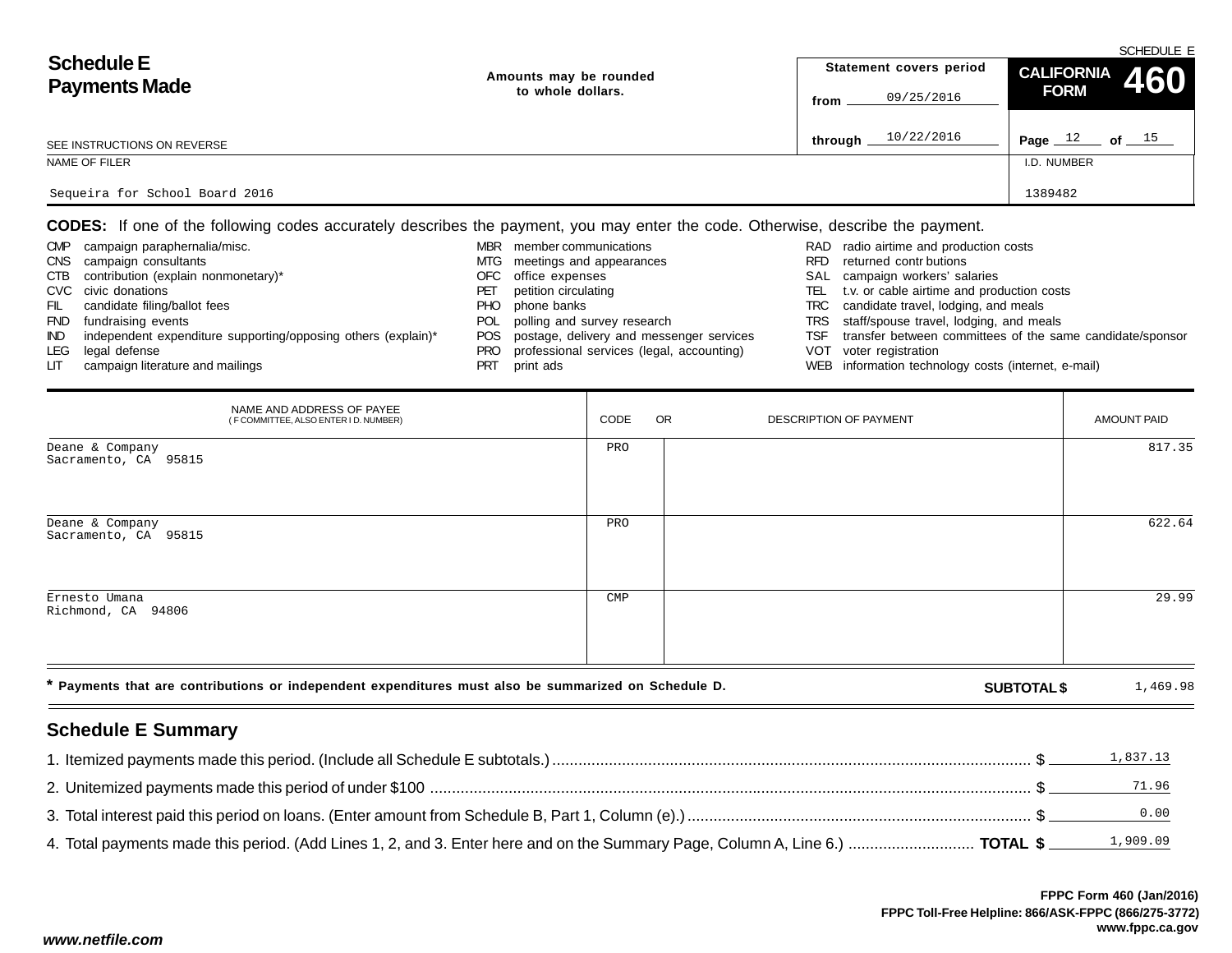| <b>Schedule E</b><br>(Continuation Sheet)<br><b>Payments Made</b><br>SEE INSTRUCTIONS ON REVERSE<br>NAME OF FILER<br>Sequeira for School Board 2016                                                                                                                                                                                                                                                                                                                                                          | Amounts may be rounded<br>to whole dollars.                                                                                                                                                                              |      |                                                                                       | <b>Statement covers period</b><br>09/25/2016<br>from<br>through 10/22/2016                                                                                                                                                                                                                                                                                                                                 | SCHEDULE E (CONT.)<br><b>CALIFORNIA</b><br>460<br><b>FORM</b><br>Page $13$ of $15$<br>I.D. NUMBER<br>1389482 |        |
|--------------------------------------------------------------------------------------------------------------------------------------------------------------------------------------------------------------------------------------------------------------------------------------------------------------------------------------------------------------------------------------------------------------------------------------------------------------------------------------------------------------|--------------------------------------------------------------------------------------------------------------------------------------------------------------------------------------------------------------------------|------|---------------------------------------------------------------------------------------|------------------------------------------------------------------------------------------------------------------------------------------------------------------------------------------------------------------------------------------------------------------------------------------------------------------------------------------------------------------------------------------------------------|--------------------------------------------------------------------------------------------------------------|--------|
| <b>CODES:</b> If one of the following codes accurately describes the payment, you may enter the code. Otherwise, describe the payment.<br>campaign paraphernalia/misc.<br><b>CMP</b><br>CNS campaign consultants<br>contribution (explain nonmonetary)*<br>CTB<br>CVC civic donations<br>candidate filing/ballot fees<br>FIL<br><b>FND</b><br>fundraising events<br>independent expenditure supporting/opposing others (explain)*<br>IND<br>legal defense<br>LEG.<br>campaign literature and mailings<br>LIТ | MBR member communications<br>MTG meetings and appearances<br>office expenses<br>OFC<br>PET<br>petition circulating<br>phone banks<br>PHO.<br>polling and survey research<br>POL<br>POS<br><b>PRO</b><br>PRT<br>print ads |      | postage, delivery and messenger services<br>professional services (legal, accounting) | RAD radio airtime and production costs<br><b>RFD</b><br>returned contr butions<br>campaign workers' salaries<br>SAL<br>TEL<br>t.v. or cable airtime and production costs<br><b>TRC</b><br>candidate travel, lodging, and meals<br>staff/spouse travel, lodging, and meals<br><b>TRS</b><br><b>TSF</b><br>voter registration<br><b>VOT</b><br>information technology costs (internet, e-mail)<br><b>WEB</b> | transfer between committees of the same candidate/sponsor                                                    |        |
| NAME AND ADDRESS OF PAYEE<br>(IF COMMITTEE, ALSO ENTER I.D. NUMBER)                                                                                                                                                                                                                                                                                                                                                                                                                                          |                                                                                                                                                                                                                          | CODE | OR.                                                                                   | DESCRIPTION OF PAYMENT                                                                                                                                                                                                                                                                                                                                                                                     | <b>AMOUNT PAID</b>                                                                                           |        |
| Ernesto Umana<br>Richmond, CA 94806                                                                                                                                                                                                                                                                                                                                                                                                                                                                          |                                                                                                                                                                                                                          | LIT  |                                                                                       |                                                                                                                                                                                                                                                                                                                                                                                                            |                                                                                                              | 342.11 |
| Ernesto Umana<br>Richmond, CA 94806                                                                                                                                                                                                                                                                                                                                                                                                                                                                          |                                                                                                                                                                                                                          |      | Online Ads                                                                            |                                                                                                                                                                                                                                                                                                                                                                                                            |                                                                                                              | 25.04  |
| * Payments that are contributions or independent expenditures must also be summarized on Schedule D.                                                                                                                                                                                                                                                                                                                                                                                                         |                                                                                                                                                                                                                          |      |                                                                                       |                                                                                                                                                                                                                                                                                                                                                                                                            | <b>SUBTOTAL \$</b>                                                                                           | 367.15 |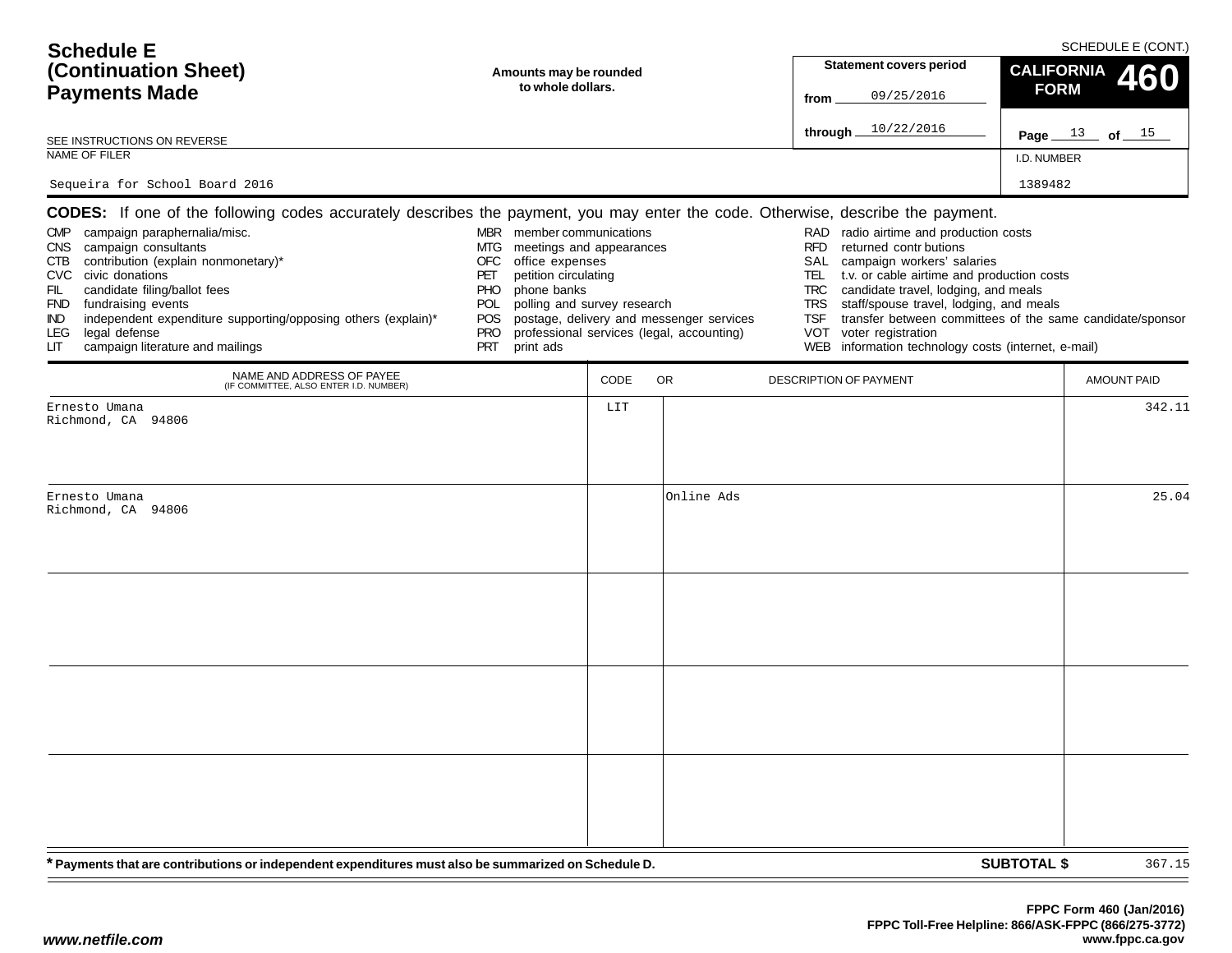SCHEDULE F

| <b>Schedule F</b><br><b>Accrued Expenses (Unpaid Bills)</b>                                                                                                                                                                                                                                                                                                                                                                                                                                                                  | Amounts may be rounded<br>to whole dollars.                                                                                                                                                                                                                                                                                                     | <b>Statement covers period</b><br>09/25/2016<br>from<br>10/22/2016<br>through. |                                                                                                                                                                                   |                                                                                                                                                                                                                                                   | <b>CALIFORNIA</b><br>460<br><b>FORM</b><br>Page $14$<br>of $15$        |
|------------------------------------------------------------------------------------------------------------------------------------------------------------------------------------------------------------------------------------------------------------------------------------------------------------------------------------------------------------------------------------------------------------------------------------------------------------------------------------------------------------------------------|-------------------------------------------------------------------------------------------------------------------------------------------------------------------------------------------------------------------------------------------------------------------------------------------------------------------------------------------------|--------------------------------------------------------------------------------|-----------------------------------------------------------------------------------------------------------------------------------------------------------------------------------|---------------------------------------------------------------------------------------------------------------------------------------------------------------------------------------------------------------------------------------------------|------------------------------------------------------------------------|
| SEE INSTRUCTIONS ON REVERSE<br>NAME OF FILER                                                                                                                                                                                                                                                                                                                                                                                                                                                                                 |                                                                                                                                                                                                                                                                                                                                                 |                                                                                |                                                                                                                                                                                   |                                                                                                                                                                                                                                                   |                                                                        |
|                                                                                                                                                                                                                                                                                                                                                                                                                                                                                                                              |                                                                                                                                                                                                                                                                                                                                                 |                                                                                |                                                                                                                                                                                   | I.D. NUMBER                                                                                                                                                                                                                                       |                                                                        |
| Sequeira for School Board 2016                                                                                                                                                                                                                                                                                                                                                                                                                                                                                               |                                                                                                                                                                                                                                                                                                                                                 |                                                                                |                                                                                                                                                                                   | 1389482                                                                                                                                                                                                                                           |                                                                        |
| <b>CODES:</b> If one of the following codes accurately describes the payment, you may enter the code. Otherwise, describe the payment.<br>campaign paraphernalia/misc.<br><b>CMP</b><br>campaign consultants<br>CNS .<br>contr bution (explain nonmonetary)*<br>CTB.<br>civic donations<br>CVC<br>FIL<br>candidate filing/ballot fees<br><b>FND</b><br>fundraising events<br>independent expenditure supporting/opposing others (explain)*<br><b>IND</b><br>legal defense<br>LEG.<br>campaign literature and mailings<br>LIТ | MBR member communications<br>MTG<br>meetings and appearances<br>office expenses<br>OFC<br>petition circulating<br>PET<br><b>PHO</b><br>phone banks<br>polling and survey research<br><b>POL</b><br>postage, delivery and messenger services<br><b>POS</b><br><b>PRO</b><br>professional services (legal, accounting)<br><b>PRT</b><br>print ads |                                                                                | RAD radio airtime and production costs<br>returned contr butions<br><b>RFD</b><br>campaign workers' salaries<br>SAL<br>TEL<br>TRC.<br>TRS<br><b>TSF</b><br>VOT voter registration | t.v. or cable airtime and production costs<br>candidate travel, lodging, and meals<br>staff/spouse travel, lodging, and meals<br>transfer between committees of the same candidate/sponsor<br>WEB information technology costs (internet, e-mail) |                                                                        |
| NAME AND ADDRESS OF CREDITOR<br>(IF COMMITTEE, ALSO ENTER I D. NUMBER)                                                                                                                                                                                                                                                                                                                                                                                                                                                       | CODE OR<br><b>DESCRIPTION OF PAYMENT</b>                                                                                                                                                                                                                                                                                                        | (a)<br><b>OUTSTANDING</b><br><b>BALANCE BEGINNING</b><br>OF THIS PERIOD        | (b)<br>AMOUNT INCURRED<br>THIS PERIOD                                                                                                                                             | (c)<br><b>AMOUNT PAID</b><br>THIS PERIOD<br>(ALSO REPORT ON E)                                                                                                                                                                                    | (d)<br><b>OUTSTANDING</b><br><b>BALANCE AT CLOSE</b><br>OF THIS PERIOD |
| Deane & Company<br>Sacramento, CA 95815                                                                                                                                                                                                                                                                                                                                                                                                                                                                                      | PRO                                                                                                                                                                                                                                                                                                                                             | 817.35                                                                         | 0.00                                                                                                                                                                              | 817.35                                                                                                                                                                                                                                            | 0.00                                                                   |
| Ernesto Umana<br>Richmond, CA 94806                                                                                                                                                                                                                                                                                                                                                                                                                                                                                          | CMP                                                                                                                                                                                                                                                                                                                                             | 29.99                                                                          | 0.00                                                                                                                                                                              | 29.99                                                                                                                                                                                                                                             | 0.00                                                                   |
| Ernesto Umana<br>Richmond, CA 94806                                                                                                                                                                                                                                                                                                                                                                                                                                                                                          | LIT                                                                                                                                                                                                                                                                                                                                             | 342.11                                                                         | 0.00                                                                                                                                                                              | 342.11                                                                                                                                                                                                                                            | 0.00                                                                   |
| * Payments that are contributions or independent expenditures must also be<br>summarized on Schedule D.                                                                                                                                                                                                                                                                                                                                                                                                                      | <b>SUBTOTALS \$</b>                                                                                                                                                                                                                                                                                                                             | 1,189.45\$                                                                     | $0.00$ \$                                                                                                                                                                         | $1,189.45$ \$                                                                                                                                                                                                                                     | 0.00                                                                   |
| <b>Schedule F Summary</b><br>1. Total accrued expenses incurred this period. (Include all Schedule F, Column (b) subtotals for<br>2. Total accrued expenses paid this period. (Include all Schedule F, Column (c) subtotals for payments on                                                                                                                                                                                                                                                                                  |                                                                                                                                                                                                                                                                                                                                                 |                                                                                |                                                                                                                                                                                   |                                                                                                                                                                                                                                                   | 0.00                                                                   |
|                                                                                                                                                                                                                                                                                                                                                                                                                                                                                                                              |                                                                                                                                                                                                                                                                                                                                                 |                                                                                |                                                                                                                                                                                   |                                                                                                                                                                                                                                                   | 1,214.49                                                               |
| 3. Net change this period. (Subtract Line 2 from Line 1. Enter the difference here and                                                                                                                                                                                                                                                                                                                                                                                                                                       |                                                                                                                                                                                                                                                                                                                                                 |                                                                                |                                                                                                                                                                                   |                                                                                                                                                                                                                                                   |                                                                        |